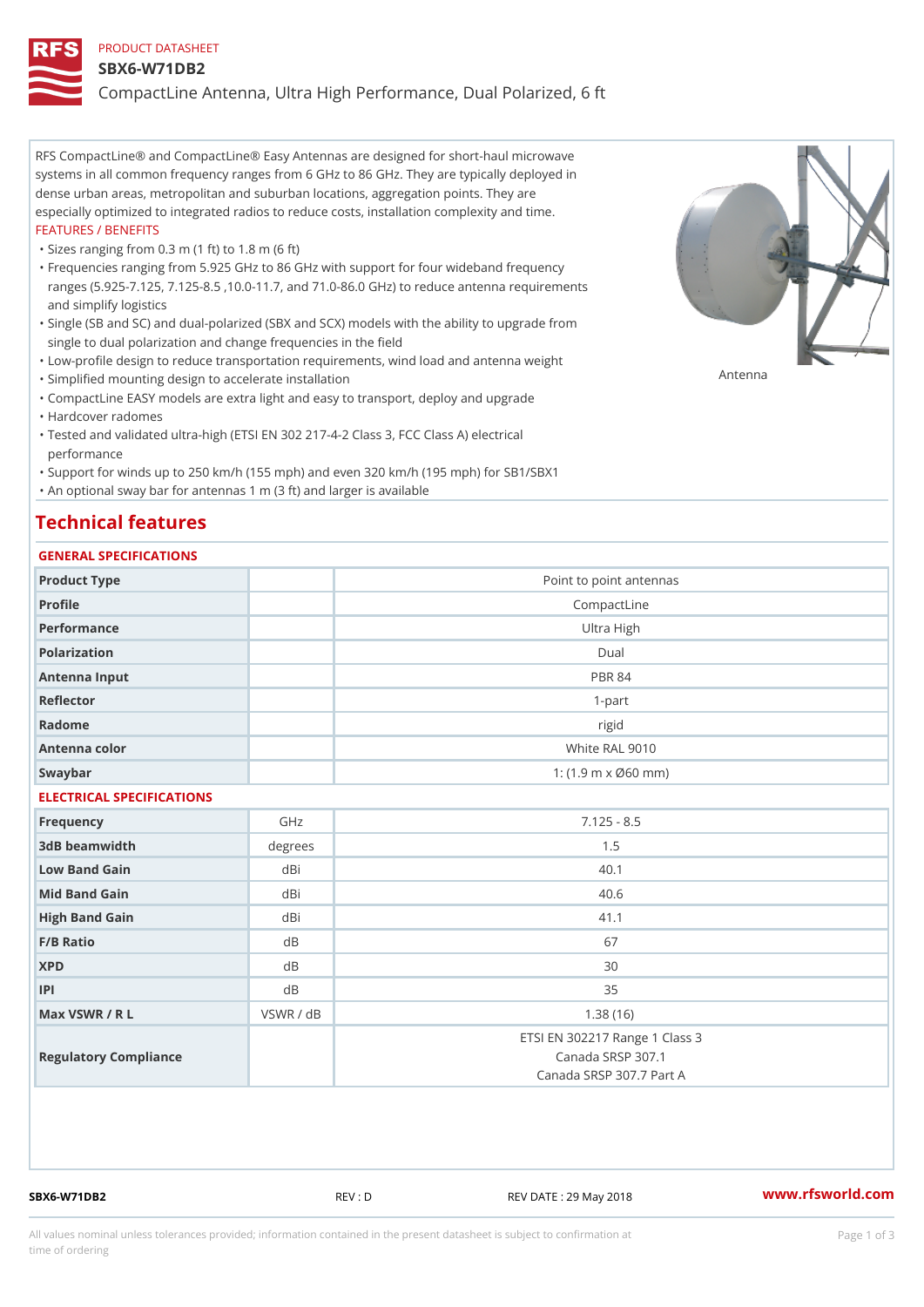## PRODUCT DATASHEET

### SBX6-W71DB2

CompactLine Antenna, Ultra High Performance, Dual Polarized, 6 ft

| MECHANICAL SPECIFICATIONS                                                      |              |                                                   |
|--------------------------------------------------------------------------------|--------------|---------------------------------------------------|
| Diameter                                                                       | ft $(m)$     | 6(1.8)                                            |
| Elevation Adjustment                                                           | degrees      | ± 5                                               |
| Azimuth Adjustment                                                             | degrees      | ± 5                                               |
| Polarization Adjustment                                                        | degrees      | ± 5                                               |
| Mounting Pipe Diameter<br>minimum                                              | $mm$ (in)    | 114(4.5)                                          |
| Mounting Pipe Diameter<br>maximum                                              | $mm$ (in)    | 114(4.5)                                          |
| Approximate Weight                                                             | kg (lb)      | 90(198)                                           |
| Survival Windspeed                                                             | $km/h$ (mph) | 252 (155)                                         |
| Operational Windspeed                                                          | $km/h$ (mph) | 252 (155)                                         |
| <b>STRUCTURE</b>                                                               |              |                                                   |
| Radome Material                                                                |              | rigid                                             |
| FURTHER ACCESSORIES                                                            |              |                                                   |
| optional Swaybar                                                               |              | 1: SMA-SK-6 (1.9 m x Ø60 mm)                      |
| Further Accessories                                                            |              | SMA-SKO-UNIVERSAL-L : Universal sway bar fixation |
| MOUNTOUTLINE                                                                   |              |                                                   |
| m m<br>$Dimenision_A$<br>(in)                                                  | 1900(74.8)   |                                                   |
| m m<br>$Dimension_B$<br>(in)                                                   | 910(35.8)    |                                                   |
| m m<br>$Dimension_C$<br>(in)                                                   | 362(14.3)    |                                                   |
| $Dim_D - D -$<br>m m<br>$114$ m m (4.5 _ ir ) $\sqrt{$ ii p $\sqrt{$ $\approx$ | 416 (16.4)   |                                                   |
| m m<br>$Dimension$ = E<br>(i n)                                                | 83 (3.3)     |                                                   |
| m m<br>$Dimension_F$<br>(in)                                                   | 785 (30.9)   |                                                   |
| m m<br>$D$ imension $_G$<br>(in)                                               | 305(12)      |                                                   |

SBX6-W71DB2 REV : D REV DATE : 29 May 2018 WWW.rfsworld.com